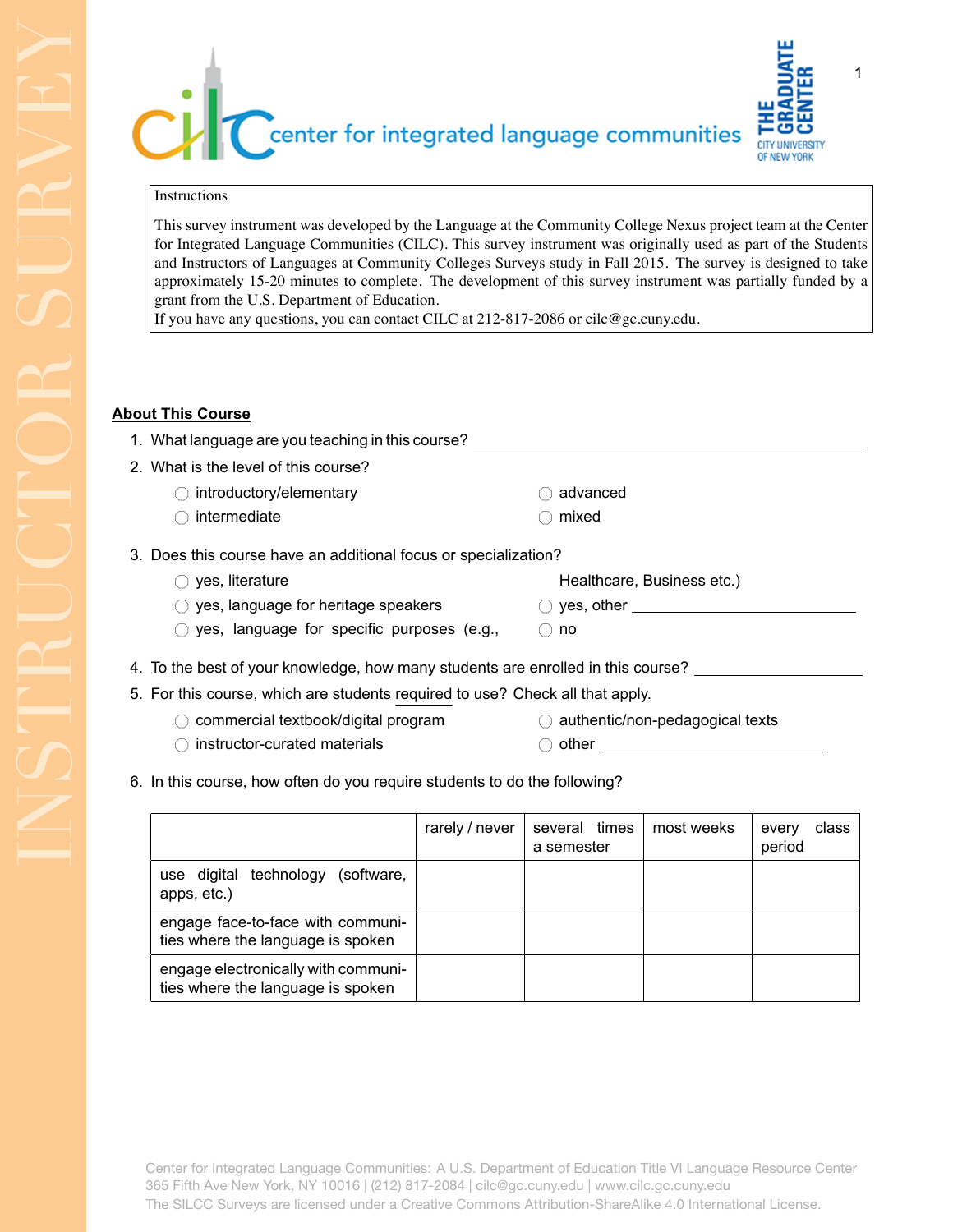- 7. How much is the language you teach in this course spoken in the nearby community?
	- $\bigcirc$  a lot

 $\bigcirc$  very little

 $\bigcirc$  some

- I don't know
- 8. Which of the following outside resources do you advise students in this course to use?

|                         | yes, I advise my stu-<br>dents to take advan-<br>tage of it | to my knowledge, this re-<br>source isn't available to<br>my students | this resource is avail-<br>able, but I don't advise<br>my students to take ad-<br>vantage of it |
|-------------------------|-------------------------------------------------------------|-----------------------------------------------------------------------|-------------------------------------------------------------------------------------------------|
| career services office  |                                                             |                                                                       |                                                                                                 |
| language lab            |                                                             |                                                                       |                                                                                                 |
| tutoring                |                                                             |                                                                       |                                                                                                 |
| study abroad            |                                                             |                                                                       |                                                                                                 |
| internships             |                                                             |                                                                       |                                                                                                 |
| software subscriptions  |                                                             |                                                                       |                                                                                                 |
| contests / competitions |                                                             |                                                                       |                                                                                                 |
| certification           |                                                             |                                                                       |                                                                                                 |

9. In your view, why do the students in this course study language? Check all that apply.

- $\bigcirc$  fulfills elective
- $\bigcirc$  job/career prospects

 $\bigcirc$  enables transfer to 4-year college

10. If you had to choose one, what motivates students to take this course?

 $\bigcirc$  credits  $\bigcirc$  skills

11. How would you describe the primary focus of this course? Please choose one only.

 $\bigcirc$  linguistic competence (grammar, vocabulary, pronunciation, etc.)

 $\bigcirc$  (inter)cultural competence (literature, media, customs, etc.)

- $\bigcirc$  other and  $\bigcirc$  other
- 12. Which modalities do you emphasize more in pursuing the learning objectives of this course? Please choose one only.

 $\bigcirc$  listening and speaking  $\bigcirc$  reading and writing

13. Which elements of this course are standardized across courses in your department/institution? Check all that apply.

 $\bigcirc$  textbooks and/or assignments

- $\bigcirc$  learning objectives
- $\bigcirc$  exams
- $\bigcirc$  classroom activities
- $\bigcirc$  distribution of grades

<sup>8</sup> other

|                          | $\bigcirc$ intellectual curiosity |
|--------------------------|-----------------------------------|
| $\overline{\phantom{0}}$ |                                   |

- $\bigcirc$  to communicate with family
	- $\bigcirc$  to communicate with friends
- $\bigcirc$  other  $\qquad \qquad$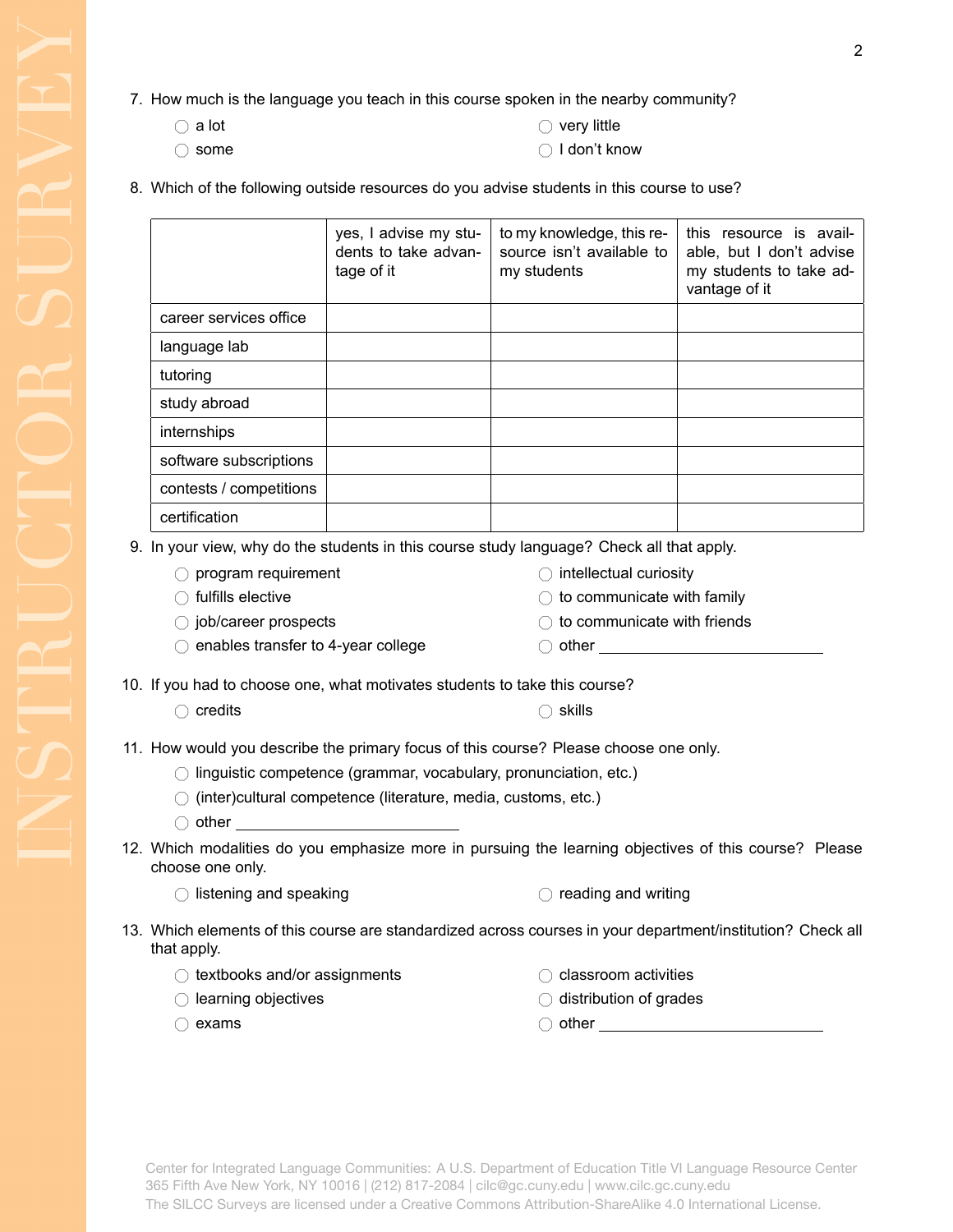## **General Questions**

| 14. Why do you teach languages? Check all that apply. |  |
|-------------------------------------------------------|--|
|-------------------------------------------------------|--|

- $\bigcirc$  interest in language study
- $\bigcirc$  interest in literature
- $\bigcirc$  required as part of my academic career
- $\bigcirc$  desire to help students learn language
- $\bigcirc$  rapport/experience with students in classroom
- $\bigcirc$  other  $\qquad \qquad$
- 15. What method(s) do you follow in teaching languages? Check all that apply.
	- $\bigcirc$  Audio-lingual
	- $\bigcirc$  Communicative Approach
	- $\bigcirc$  Grammar-translation
	- ◯ Total Physical Response
	- ◯ Silent Method/Way

◯ Direct Method

 $\bigcirc$  Suggestopedia

- <sup>8</sup> Task-based Learning  $\bigcirc$  no particular method(s)
- $\bigcirc$  other

 $\bigcirc$  discomfort with technology  $\bigcirc$  little time to devote to studies

 $\bigcirc$  other  $\qquad \qquad$ 

 $\bigcirc$  excessive non-teaching workload  $\bigcap$  other  $\begin{array}{ccc} \hline \end{array}$ 

programs, etc.)

 $\bigcirc$  excessive teaching load

 $\bigcirc$  lack of access to materials (textbooks, digital

- 16. What are the biggest challenges community college language students bring to the language classroom? Check all that apply.
	- $\bigcirc$  insufficient motivation
	- $\bigcirc$  lack of academic preparation
	- $\bigcirc$  low levels of linguistic aptitude
	- $\bigcirc$  unfamiliarity with other cultures
	- $\bigcirc$  lack of financial resources
- 17. What are the biggest institutional difficulties you face in teaching community college language students? Check three.
	- $\bigcirc$  inaccurate placements/assessments
	- $\bigcirc$  insufficient faculty training/development
	- $\bigcirc$  lack of appropriate course options
	- $\bigcirc$  excessive class size
- 18. Do you attend professional development workshops or conferences?
	- $\bigcirc$  often  $\bigcirc$  sometimes  $\bigcirc$  rarely  $\bigcirc$  never (please skip Question [19\)](#page-2-0)
- <span id="page-2-0"></span>19. At these events, with whom do you primarily communicate? Check all that apply.
- $\bigcirc$  other community college instructors  $\bigcirc$  4-year college instructors  $\bigcirc$  K-12 instructors  $\bigcirc$  community school instructors  $\bigcirc$  language and education researchers  $\bigcirc$  program administrators  $\bigcirc$  other  $\bigcirc$ 20. What limits you from attending workshops or conferences? Check all that apply.
	- $\bigcirc$  limited time  $\bigcirc$  limited financial support from institution  $\bigcirc$  limited information about workshops/conferences  $\bigcirc$  not applicable
	- $\bigcirc$  limited interest

 $\bigcirc$  other